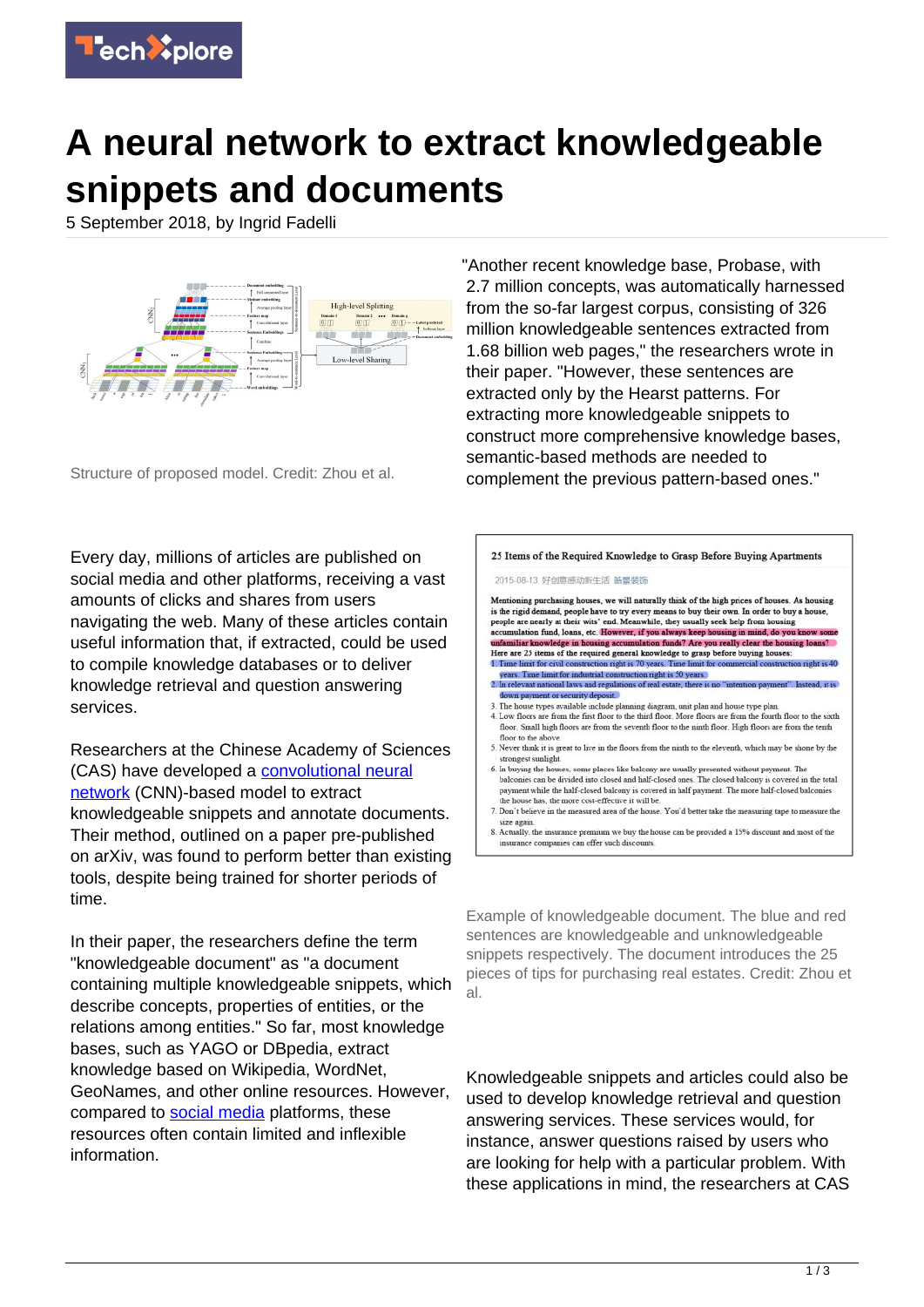

set out to develop a CNN based model that can analyze the semantics of a document, determine whether it is knowledgeable or not, and extract knowledgeable snippets of information from it.

"Specifically, we propose SSNN, a joint CNN-based very promising, with the SSNN performing model, to understand the abstract concept of documents in different domains collaboratively and judge whether a [document](https://techxplore.com/tags/document/) is knowledgeable or not," the researchers explain in their paper. "In more detail, the network structure of SSNN is 'lowlevel Sharing, high-level Splitting," in which the lowlevel layers are shared for different domains while the high-level layers beyond the CNN are trained separately to perceive the differences of different domains."

The model devised by the researchers offers an end-to-end solution to annotate documents that does not entail extensive and time-consuming feature engineering. They also developed manual features and trained a SVM classifier model to complete the task.



Example of knowledgeable document. The blue and red sentences are knowledgeable and unknowledgeable snippets respectively. The document introduces the turning skills of driving. Credit: Zhou et al.

The researchers evaluated the effectiveness of their model on a dataset of real documents from three content domains on WeChat, a Chinese messaging, social media and mobile payment platform developed by Tencent. Their findings were consistently better than other CNN models, while saving time and memory consumption thanks to shorter and more efficient training processes.

"Compared with building multiple domain-specific CNNs, this joint model not only critically saves training time, but also improves the prediction accuracy visibly," the researchers wrote in their paper. "The superiority of the proposed model is demonstrated in a real dataset from Wechat public platforms."

In future, the SSNN [model](https://techxplore.com/tags/model/) proposed in this study could be used to build more comprehensive knowledge databases. It could also aid the development of innovative services that answer user queries both quickly and exhaustively in realtime.

 **More information:** Hierarchical Neural Network for Extracting Knowledgeable Snippets and Documents. arXiv:1808.07228v1 [cs.CL]. [arxiv.org/abs/1808.07228](https://arxiv.org/abs/1808.07228)

## **Abstract**

In this study, we focus on extracting knowledgeable snippets and annotating knowledgeable documents from Web corpus, consisting of the documents from social media and We-media. Informally, knowledgeable snippets refer to the text describing concepts, properties of entities, or relations among entities, while knowledgeable documents are the ones with enough knowledgeable snippets. These knowledgeable snippets and documents could be helpful in multiple applications, such as knowledge base construction and knowledge-oriented service. Previous studies extracted the knowledgeable snippets using the pattern-based method. Here, we propose the semantic-based method for this task. Specifically, a CNN based model is developed to extract knowledgeable snippets and annotate knowledgeable documents simultaneously. Additionally, a "low-level sharing, high-level splitting" structure of CNN is designed to handle the